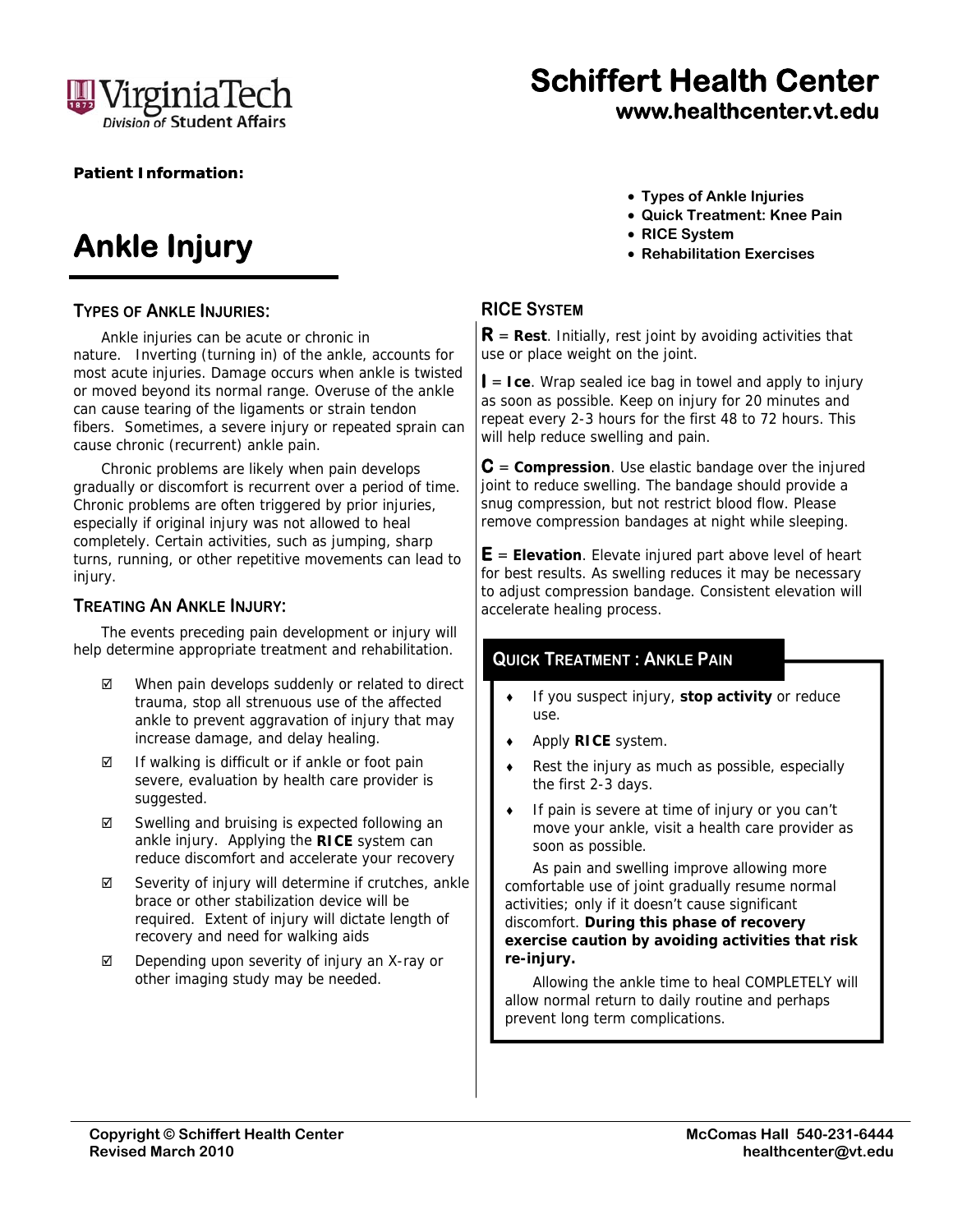### **Ankle Injury Rehabilitation Exercises**

### **REHABILITATION EXERCISES**

- **RECOVERY TAKES TIME.**
- Rehabilitation may take weeks or even months depending on severity of injury. The severity of the injury will dictate recovery time. Slow, gradual rehabilitation will reduce healing time and prevent re-injury.
- As affected area begins to heal gradually resume normal activity, but only if it doesn't cause significant discomfort.
- ◆ Rehabilitation exercises are critical for recovery process. Here are some general exercises that will strengthen muscles surrounding the injured knee and promote flexibility without excessive stress to the injured joint.
- When you can perform each of the exercises easily and without discomfort it is time to move to the next **stage**.
- ◆ HELPFUL HINT: Take deep even breaths while completing stretches and concentrate on the exercises with slow steady movements.

### STAGE **1 EXERCISES: Return Range of Motion**



### **STAGE EXERCISES: 2 Increase Endurance**



**PREP**: Acquire an elastic band loop 36" long. **EXERCISE**: Secure one end of elastic band around secure object. Place other end of the elastic band around the ball of your foot. Push the ball of your foot away from your body. Hold, count to three, then return to starting position.

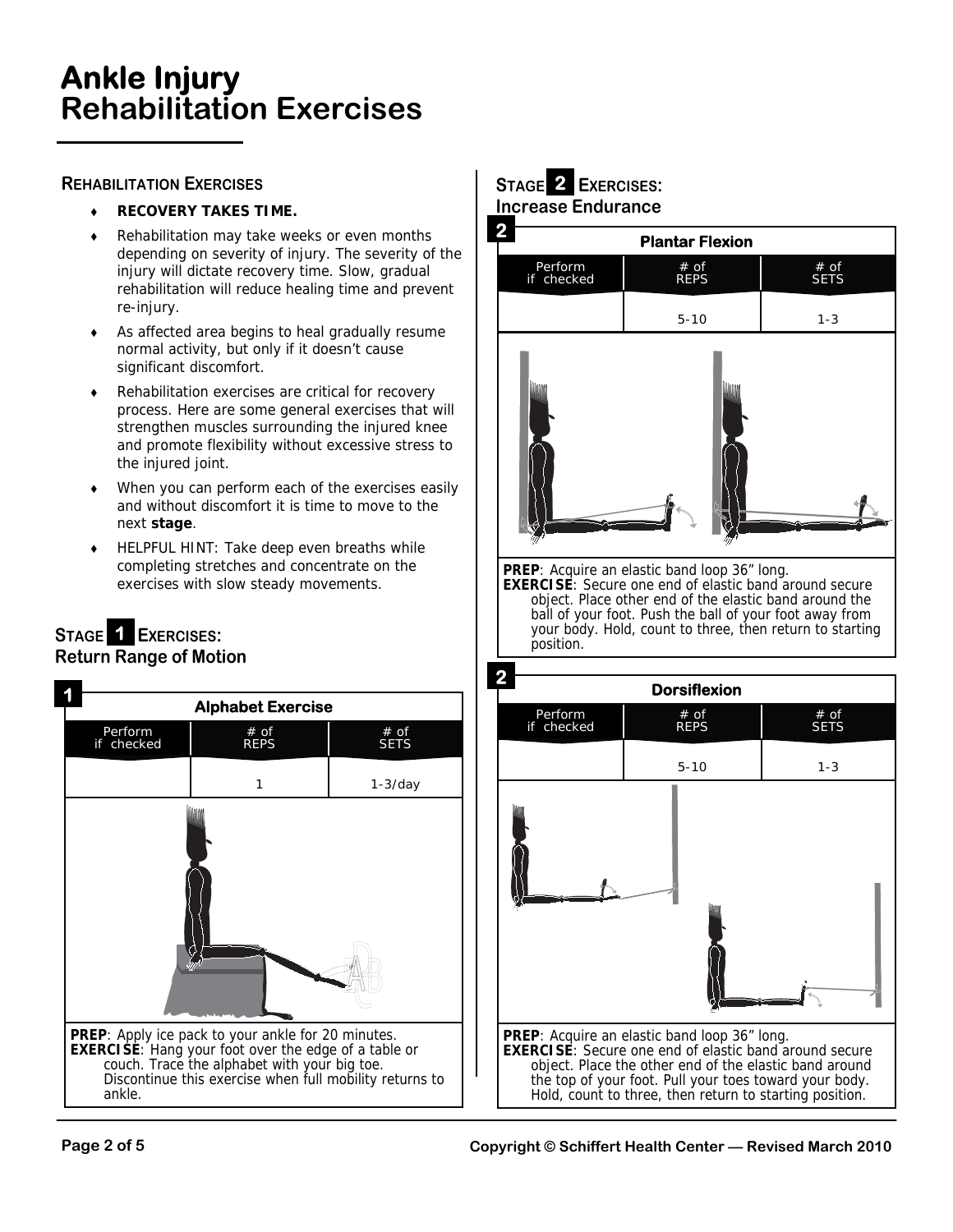# **Ankle Injury Rehabilitation Exercises**

#### **STAGE EXERCISES continued): Increase Endurance**  2 EXERCISES *continued)*:  $\begin{array}{|c|c|c|c|c|c|}\n\hline\n2 & \text{EXERCISES}: \\\hline\n\end{array}$



inward while keeping your heel firmly on the floor. Hold, count to three, then return to starting position.







#### **EXERCISE**:

- STEP 1: While standing with both feet on a secure step, let your heels drop slightly below the front edge of the step. Hold, count to three, then return to starting position.
- STEP 2: While standing with both feet on a secure step, lift your heels so that you are standing on the ball of your foot and toes. Hold, count to three, then return to starting position.
- STEP 3: While standing on injured foot on a secure step, lift your heel so that you are standing on the ball of your foot and toes. Hold, count to three, then return to starting position.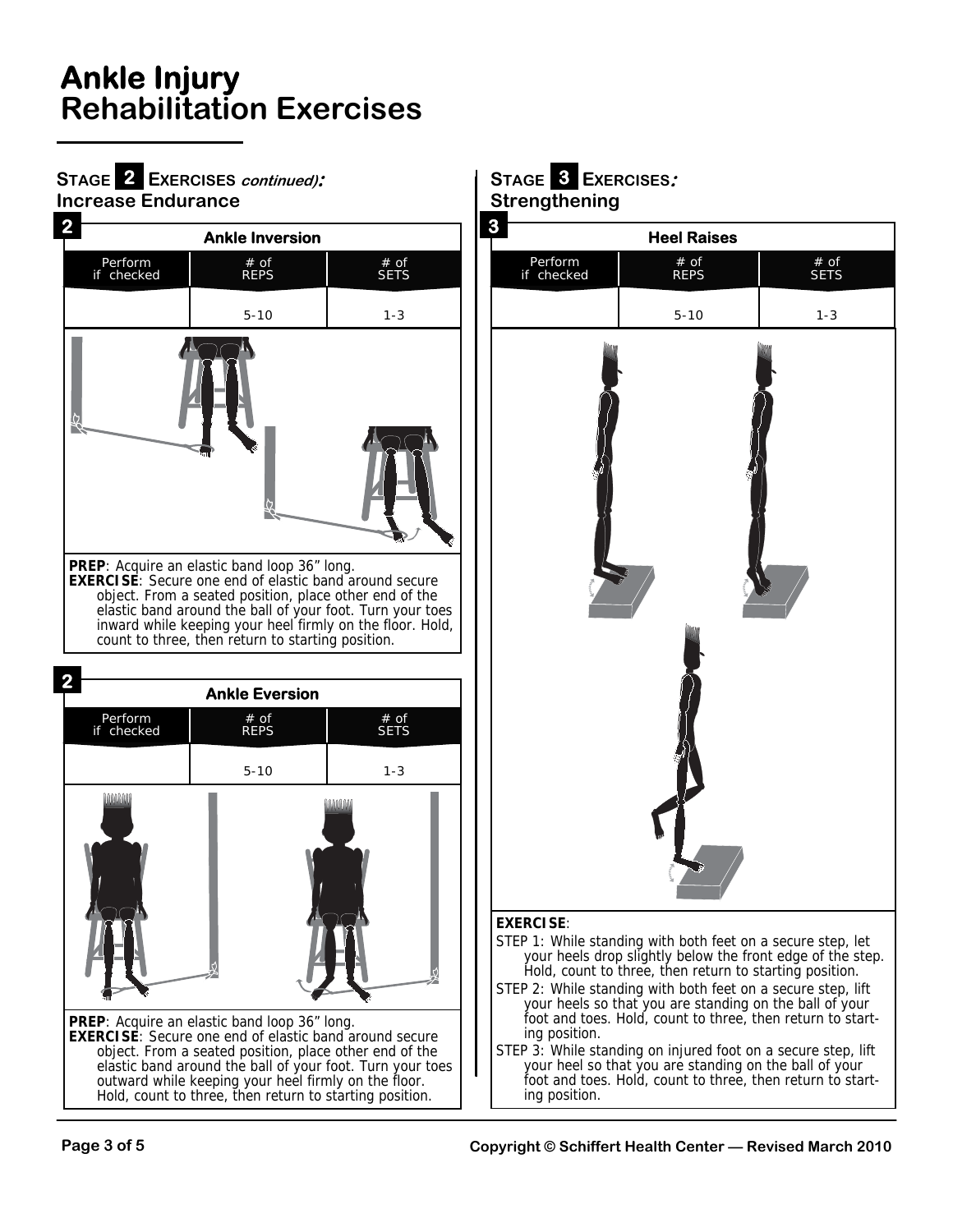# **Ankle Injury Rehabilitation Exercises**

**STAGE EXERCISES:** 



5-10

**EXERCISE**: Walk or jog in a straight line on a smooth surface. This exercise should only be performed when you

can walk without pain or limping.

1-3

### **4 STAGE EXERCISES (continued): 5 Normal Activities**



### **STAGE EXERCISES (continued): 6 Advanced Activities**